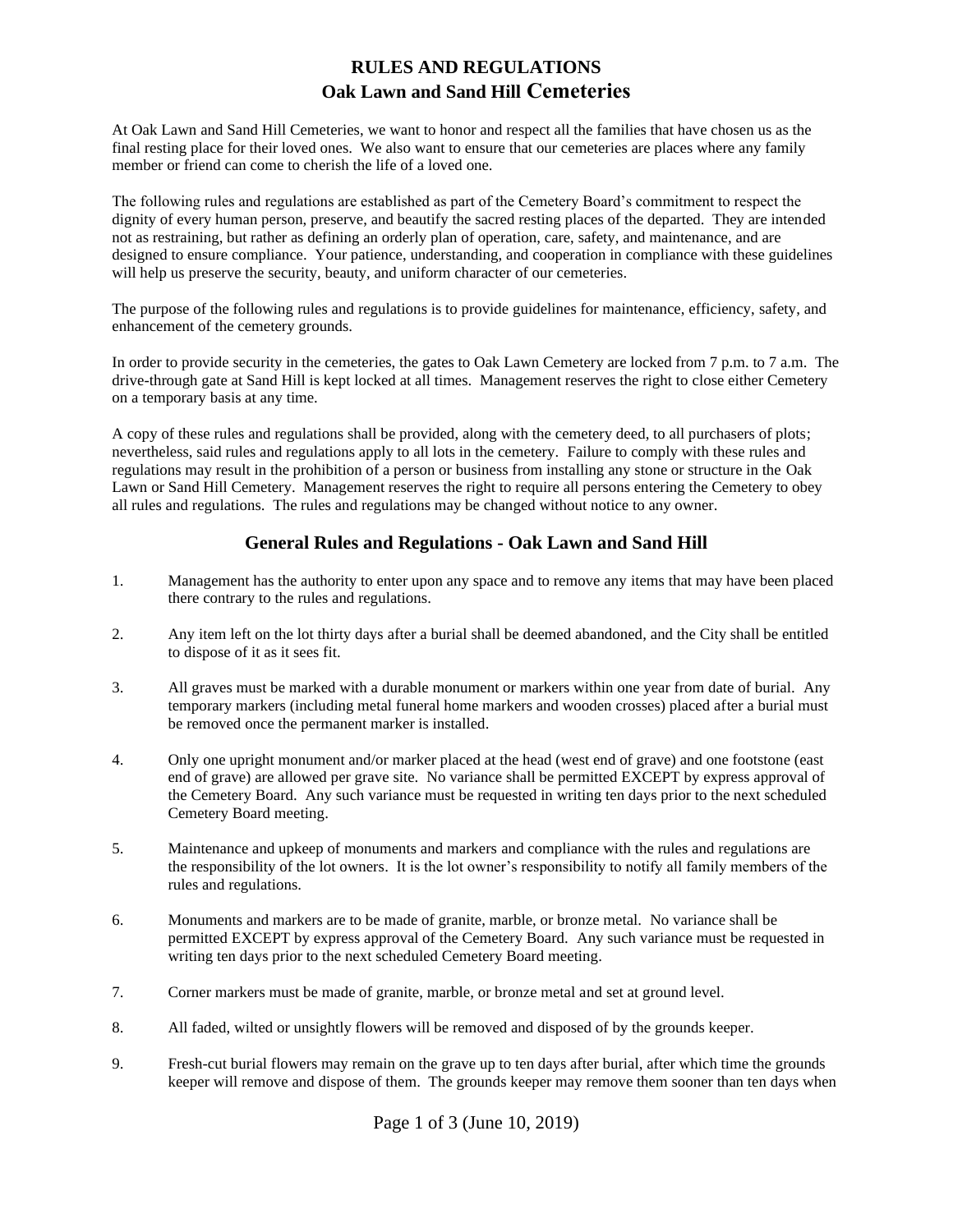weather conditions drastically diminish their appearance.

- 10. The use of intoxicating beverages, outdoor cooking, and/or the consumption of food within the cemetery is strictly prohibited.
- 11. No permanent planting of trees, hedges, shrubs, or flowers are allowed in any part of the cemetery effective July 12, 2010.
- 12. No fencing, bricks, white rock, gravel, decorative rock, cement slabs, carpet, or any other type of ground covering shall be placed on any grave or lot.
- 13. The placement of any decorative items such as seats (benches, chairs, settees), statues, structures (boxes, metal designs, wood or metal cases), religious artifacts, glass items, shells, ornaments, lights, chimes, toys, flagpoles, etc. that impede maintenance of the cemetery is prohibited. Once such items have been removed, they shall not be replaced. Oak Lawn Cemetery and Sand Hill Cemetery grounds keepers will remove any items that are considered a safety hazard and/or in violation of the rules and regulations.
- 14. In order to assist the caretaker, only one flower arrangement may be used on each grave. Additional arrangements will be allowed to be placed for Easter, Mother's Day, Father's Day, and Christmas, but the additional items not removed after thirty days following these holidays shall be deemed abandoned, and the City shall be entitled to dispose of it as it sees fit.
- 15. In order to protect the trees, permission from the Cemetery Board or its duly appointed agent, including the caretaker, is required before any herbicide (weed killer) is used in the cemetery.
- 16. Prior to setting any family or individual markers or monuments or installing any curbs or corner markers, approval must be secured from either the Board secretary, or the Grounds Chairman, so they may mark the boundaries of the affected lot and insure that the contractor complies with all regulations pertaining to curbing, corner markers, and monuments/markers.
- 17. Vehicles shall not be driven through the grounds at a speed greater than 15 miles per hour, and must at all times be kept on the paved roads throughout the Cemetery. Management reserves the right to determine when vehicles may be driven off the established roadways.

### **Rules and Regulations Regarding To Curbs in Oak Lawn**

No curbs are allowed in Sand Hill Cemetery effective July 12, 2010

These Rules regarding curbs apply only to Oak Lawn Cemetery in Blocks A, B, D, 101 - 107, and 1 - 34

- 1. All curbs, borders and anything else used to mark or designate a lot or grave space must meet all the requirements set forth by the Decatur Cemetery Board.
	- A. All curbs must be a minimum of 8 inches wide on the north, east and south sides.
	- B. All curbs must be a minimum of 16 inches wide on the west side and must be poured level to allow the monument to be set.
	- C. Curbs must originate no higher than one inch from the highest corner of burial lot.
	- D. Curbs cannot exceed 6 inches in height. Curbs must be stair-stepped down to meet the height requirements.
	- E. All curbs will be a minimum of 6 inches thick and must contain doubled steel reinforcements.